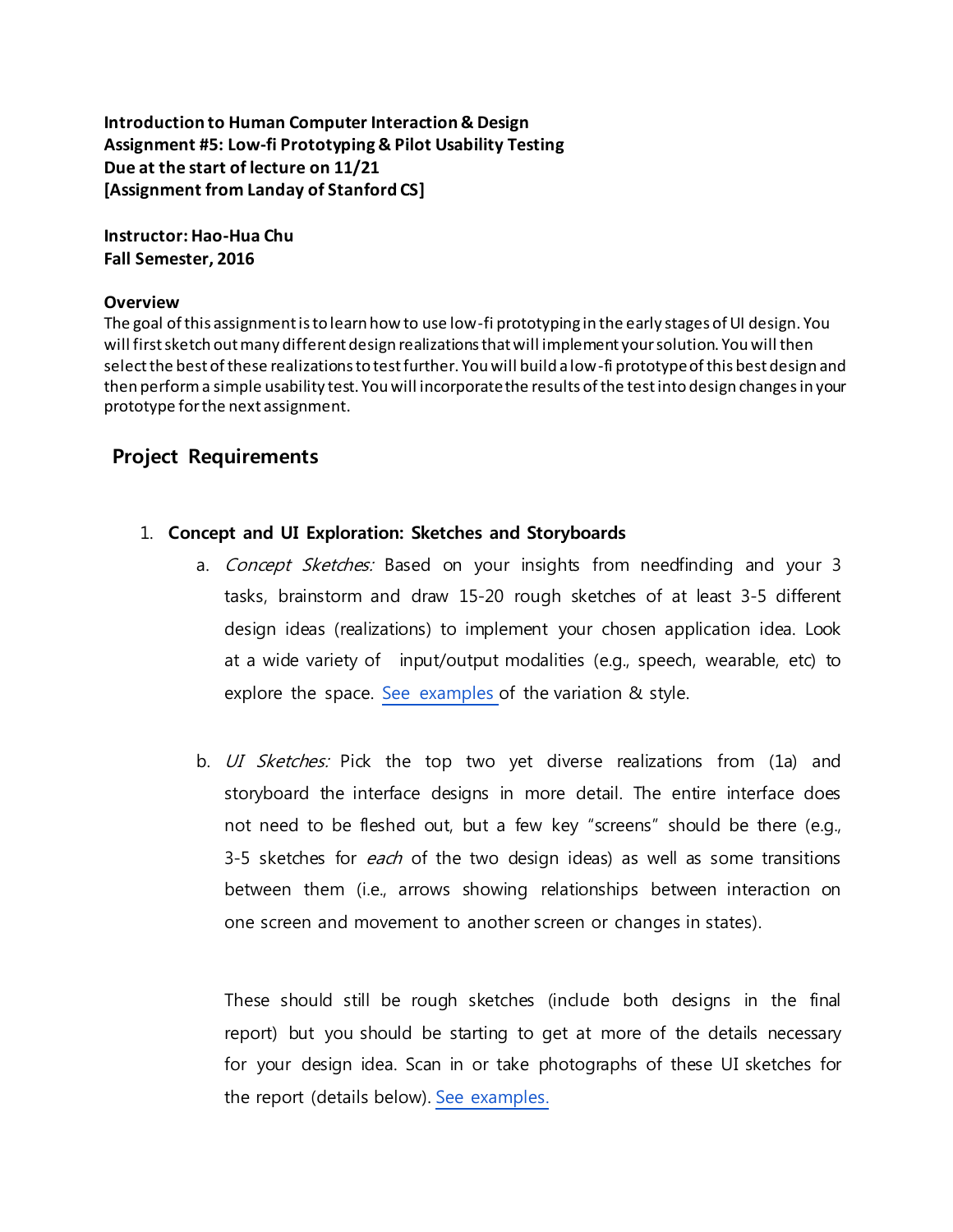- c. Design Selection: Pick the best of the two design ideas for continued exploration. Please give the reasoning for your choice from field data and/or design reasoning and intuition.
- d. *UI Storyboards:* Given your simple, moderate, and complex tasks from the previous assignment, storyboard a task flow for each task, for a total of at least three task flows, that shows (visually) how the tasks will be performed using your best proposed user interface from (1c). These storyboarded task flows will also show the transitions between screens (i.e., arrows showing relationships between interaction on one screen and change in states). Make sure these are self-explanatory with any additional notes annotating the storyboard to explain. Scan in or take photographs of these UI Storyboards for your report.
- 2. **Design and construct your low-fidelity prototype**. Use the techniques described in the Snyder chapter as a guideline. Make your low-fi prototype on paper (if you'd like to use POP or Balsamiq let your TA know in advance to ensure these tools are appropriate for your project).

Your low-fi test will use the three (3) or more tasks that you turned into UI Storyboards in (1d). These benchmark tasks should include 1 simple task, 1 moderate task, and 1 complex task. These tasks should give good coverage of your interface.

3. **Find at least three (3) participants to work through your tasks**. You should not use friends, class members, or people who have already been exposed to your project. The type of people you use should be based on your needfinding. Remember it must be voluntary. You should get them to sign a consent form ensuring their confidentiality (see an example at <http://hci.stanford.edu/courses/cs147/2015/au/assignments/consent-form.html>).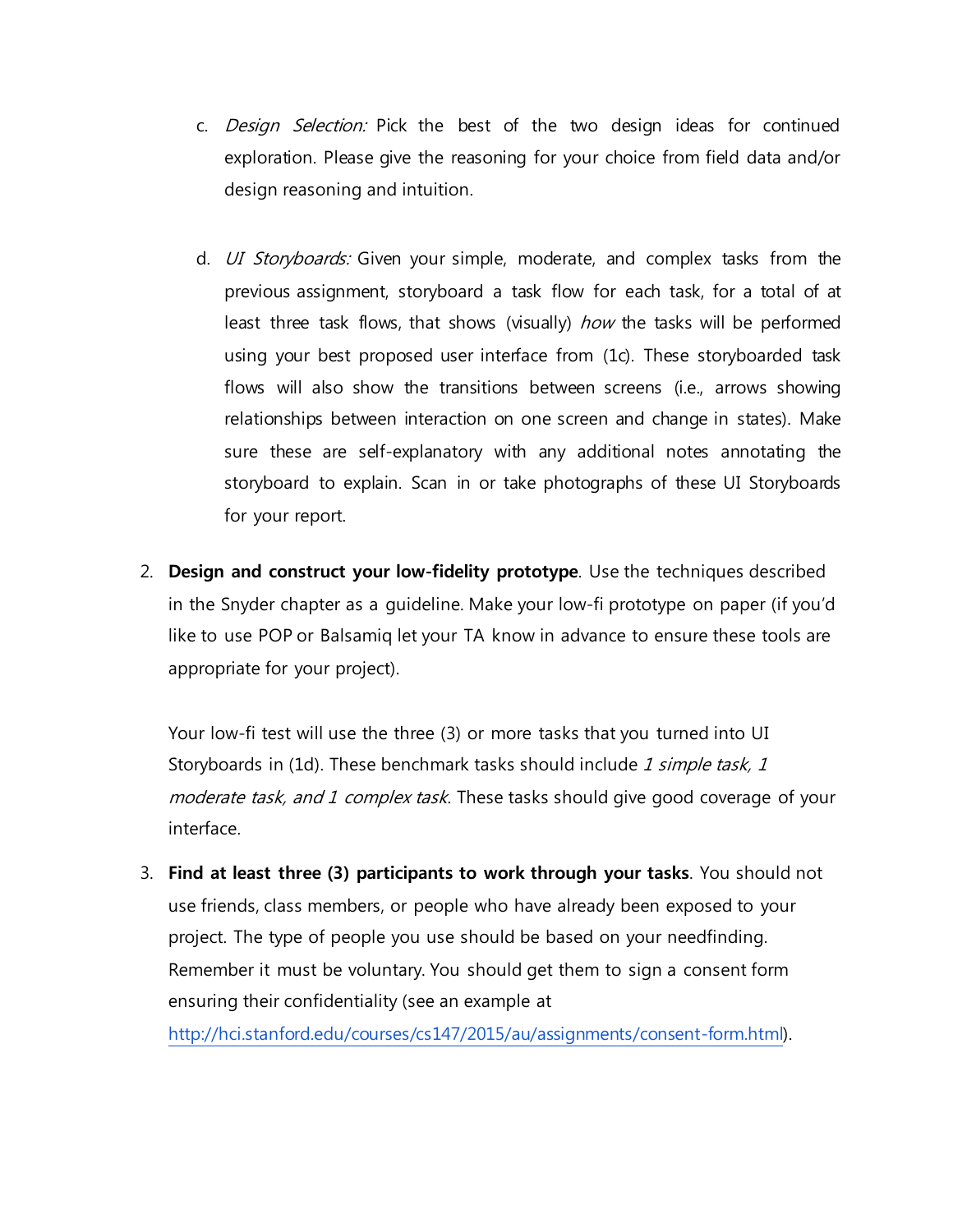# **Testing Procedures**

- **Have one of your teammates demo the system** to show the participant how they would interact with your prototype. Do not show your participants exactly how to perform your tasks. Just show how the system works in general and give an example of something specific that is different enough from your tasks.
- **You should write up a script of your demo** and follow the same script with each participant. The participant will then be given task directions for the first task that tells them what they are trying to achieve, not how to do it. When they are finished, you will give them the directions for the next task and so on. Keep each task on a separate card or sheet of paper.
- **Make a log of critical incidents** (both positive and negative events) during the experiment. For example, the user might make a mistake or they might see something they like and say, "cool." Write it down along with a description of what was going on. Later you should prioritize these events and assign severity ratings to the problems (use the ratings of 0=no problem, 1=cosmetic problem only,  $2=$ minor usability problem, 3=major usability problem, 4=usability catastrophe).
- **Each participant will perform all 3 tasks.** Keep the data separate for each task and participant. Keep participant names confidential in your logs (use the "participant number" from the consent form in all other data).

# **Deliverables**

A written report and presentation slides (presented in studio) are due on Coursework before the start of your studio.

### **Report**

We require your report be **no more than 1500 words of text** (images are free--put the word count at the bottom of your report). Your report should follow the outline below and will be graded using the guidelines that follow.

- 1. Title, each team member's name (only last initial) & role
- 2. Introduction (¼ page)
	- 1. Mission Statement/Value Proposition
	- 2. Problem / Solution Overview
- 3. Sketches (images w/ caption)
	- 1. overview image of the 15-20 sketches you made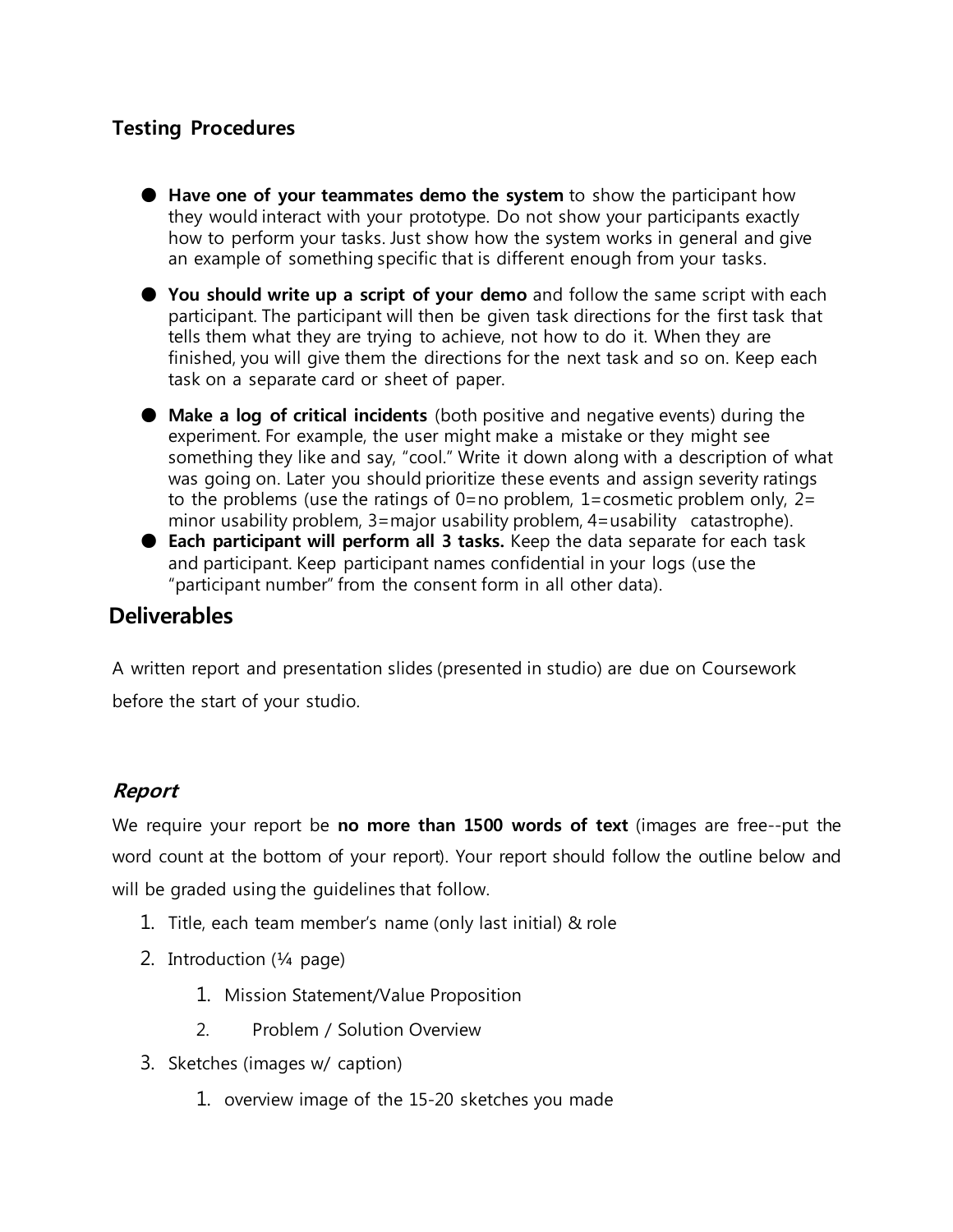- 2. top two sketches storyboarded
- 4. Selected Interface Design (¼ page)
	- 1. storyboards for 3 tasks
	- 2. reasoning for selection
- 5. Prototype description, with images of each screen used by your tasks and a picture of the entire system  $(\frac{1}{2})$  page)
- 6. Method  $(3/4-1)$  page)
	- 1. Participants: demographics, how recruited/compensated
	- 2. Environment
	- 3. Tasks
	- 4. Procedure
	- 5. Test Measures
- 7. Results (½ page)
- 8. Discussion (¾ page)
- 9. Appendices (as many pages as necessary link from text into the appendices)
	- 1. include all forms (consent forms, surveys, etc.) handed out to participants
	- 2. include raw data (cleaned up and readable)
	- 3. include any extra figures that don't fit in the body

Hint: put images inline (i.e., where they belong in the text) along with a caption and figure number.

Here are four good reports to check out from prior classes: What's [Happening](http://www.cs.washington.edu/education/courses/cse440/07au/project_files/whatshappening/#paper_prototype), [TripMe,](http://www.cs.washington.edu/education/courses/cse440/07au/project_files/alttransportation/CSE_440_Low-fi_Prototypying_and_Usability_Testingy.doc) [TaskMan](http://www.cs.washington.edu/education/courses/cse440/12wi/projects/ihnw/UserTesting.pdf), and [UpLift](http://www.cs.washington.edu/education/courses/cse440/12wi/projects/uplift/assignments/low_fi_prototype.pdf) (note these will be longer since they had a higher page guideline & slightly different requirements).

# **Report Grading Criteria**

# **Mission statement / Value proposition / Problem-Solution Overview (10 pts)**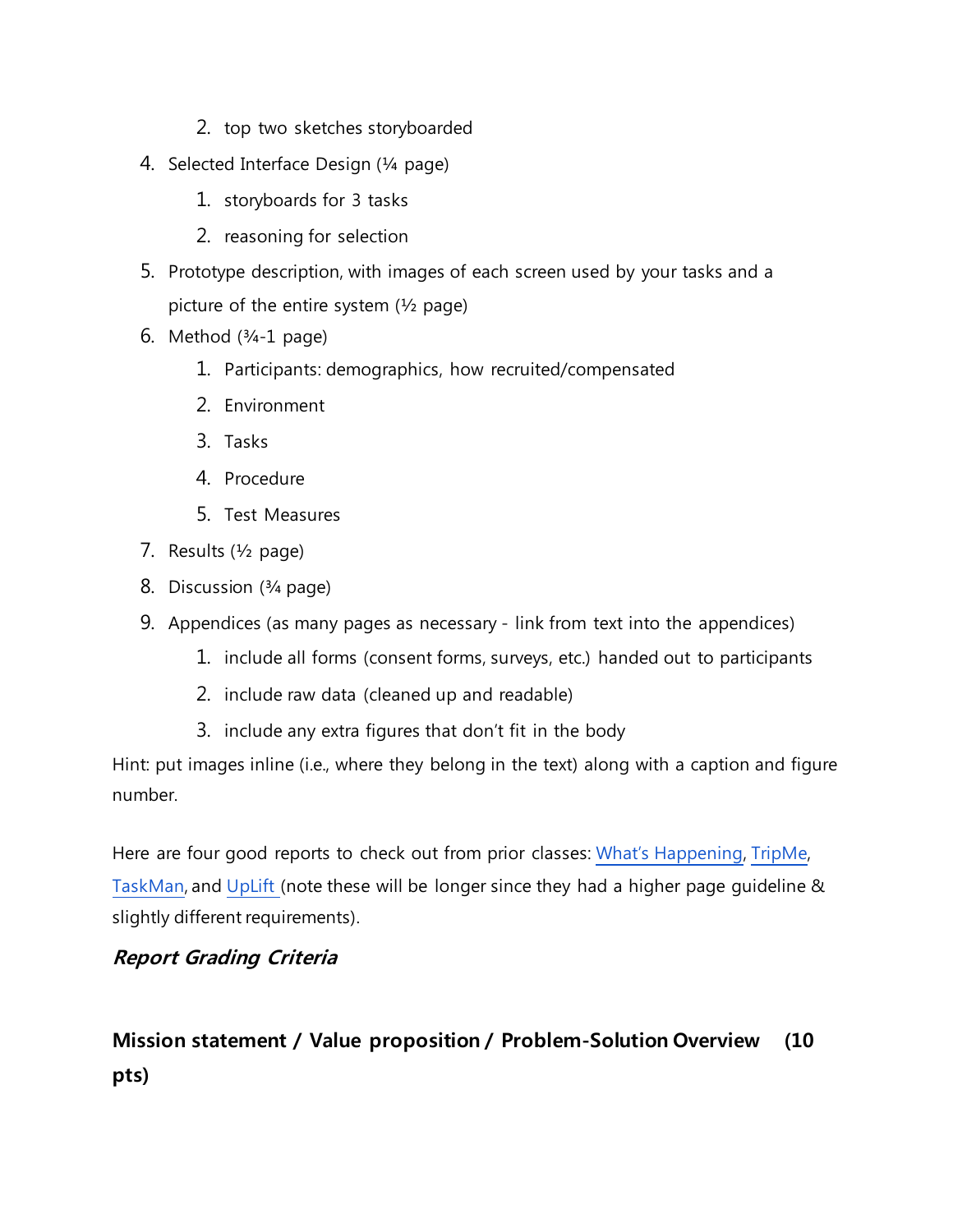The value proposition should concisely convey what customers get out of your product in a short phrase (e.g., stripe.com "Payment infrastructure for the Internet", evernote: "Remember everything!"). Your problem/solution overview should be a concise statement of the problem you are tackling and a brief synopsis of your proposed solution.

#### **Writing quality (10 pts)**

Check your essay for grammar errors and make sure it is easy to read. First and foremost this means making sure your writing is clear and concise. This also means using bolded section headings, liberally adding whitespace, having short paragraphs, and including images in the body of the

write-up with appropriate figure numbers and captions. Refer to the figures (e.g., "(see Figure 2)") in the body of your text.

### **Sketches (10 pts)**

We are looking for two different interface designs that seem plausible, but each take a very different approach. We will be grading the quality and diversity of these ideas, as well as the execution (sketches are rough, arrows showing transitions are clear, and that there are enough screens for each to get the idea across). Include a 1-2 sentence description providing context and/or explaining the concept.

#### **Selected interface design (10 pts)**

We want to have a good understanding of the interface you have chosen to detail further and your rationale for choosing it. Why did you choose it? What makes this design superior to your other design? Any reasoning from data or constraints of the target platform?

Given this idea, we need a good description of what it is. What can you do with it? This section should clearly indicate the *functionality* of your artifact (use a table to summarize this information in a clear form). Add more sketches if necessary and annotate (i.e.,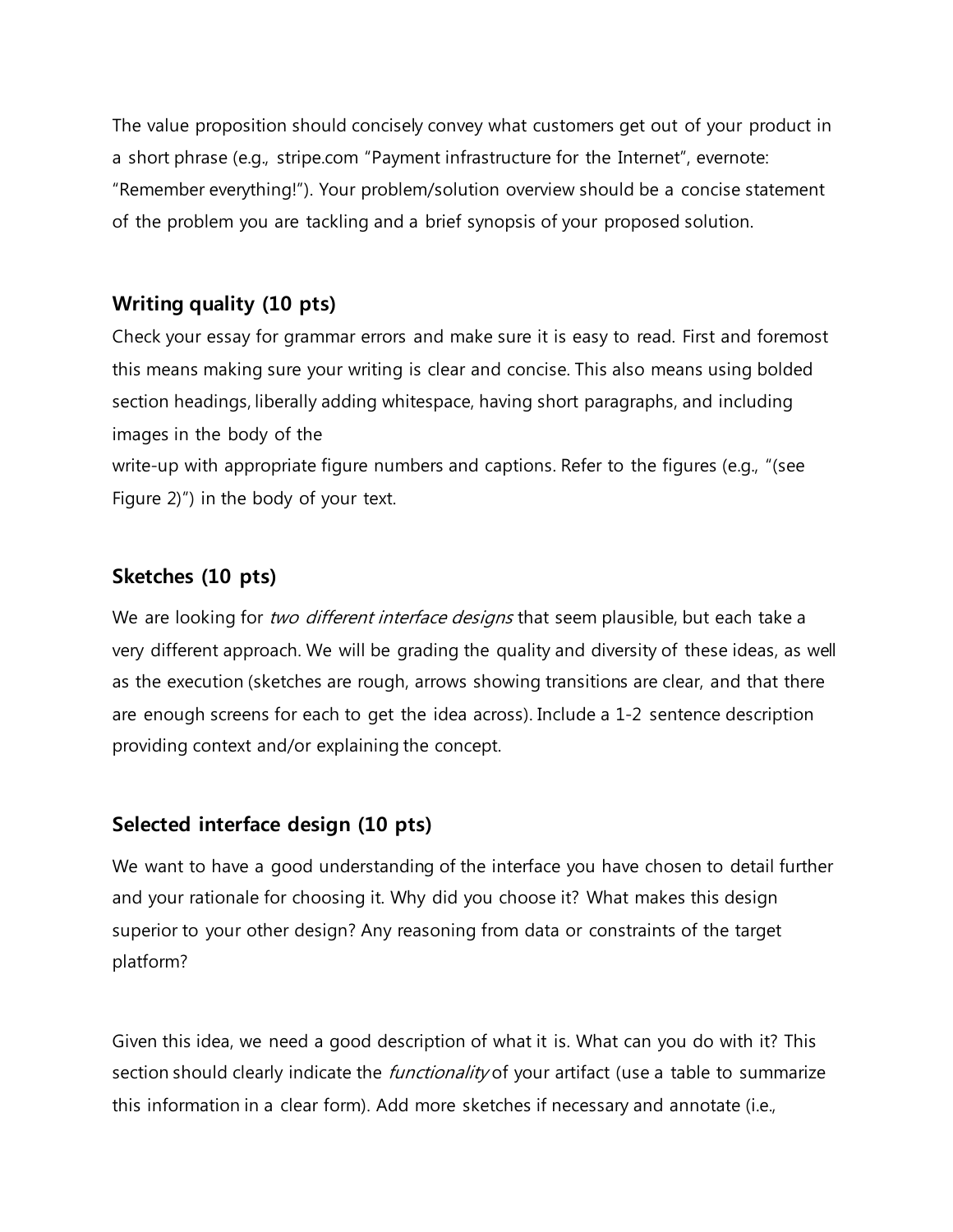drawing an arrow to something to indicate its function) in a different color if that helps us to understand these questions.

#### **UI Storyboards (10 pts)**

We want to see that you know how to turn tasks into sketched task flows by adding the details to accomplish your tasks. Task flows include the steps customers will go through to accomplish the task. Your task flows do not have to detail every little step, but they should be dependent on the design you have chosen. You will be graded on how realistic your task flows are and how well they are written to communicate how a user will accomplish the task. Annotate your sketches in a different color if that helps us to understand this better.

#### **Prototype (20 pts)**

Describe your low-fi prototype. What are the main pieces of functionality? What are the key interaction ideas (i.e., are they key ways to use it? Touch input to move through visual screens? Speech input? VR?) How does the user operate it? Reference sketches of the interface screens in your description (scan them in/photograph – make sure they are readable). Finally, take one picture of the entire paper-based system with all of its elements laid out.

### **Method (15 pts)**

Describe the participants in the experiment, how they were selected, and any compensation they received. Also describe the testing environment and how the prototype and any other equipment were set up. Include images. Describe some details of your testing procedure. This should include the experimental roles of each member of the team. To prepare for the experiment, you should assign team members to the different tasks (i.e., computer, facilitator, etc.) and practice with someone playing the participant. The test measures detail what you looked for or measured during the experiment. You should concentrate on process data (i.e., what is happening in the big picture) in addition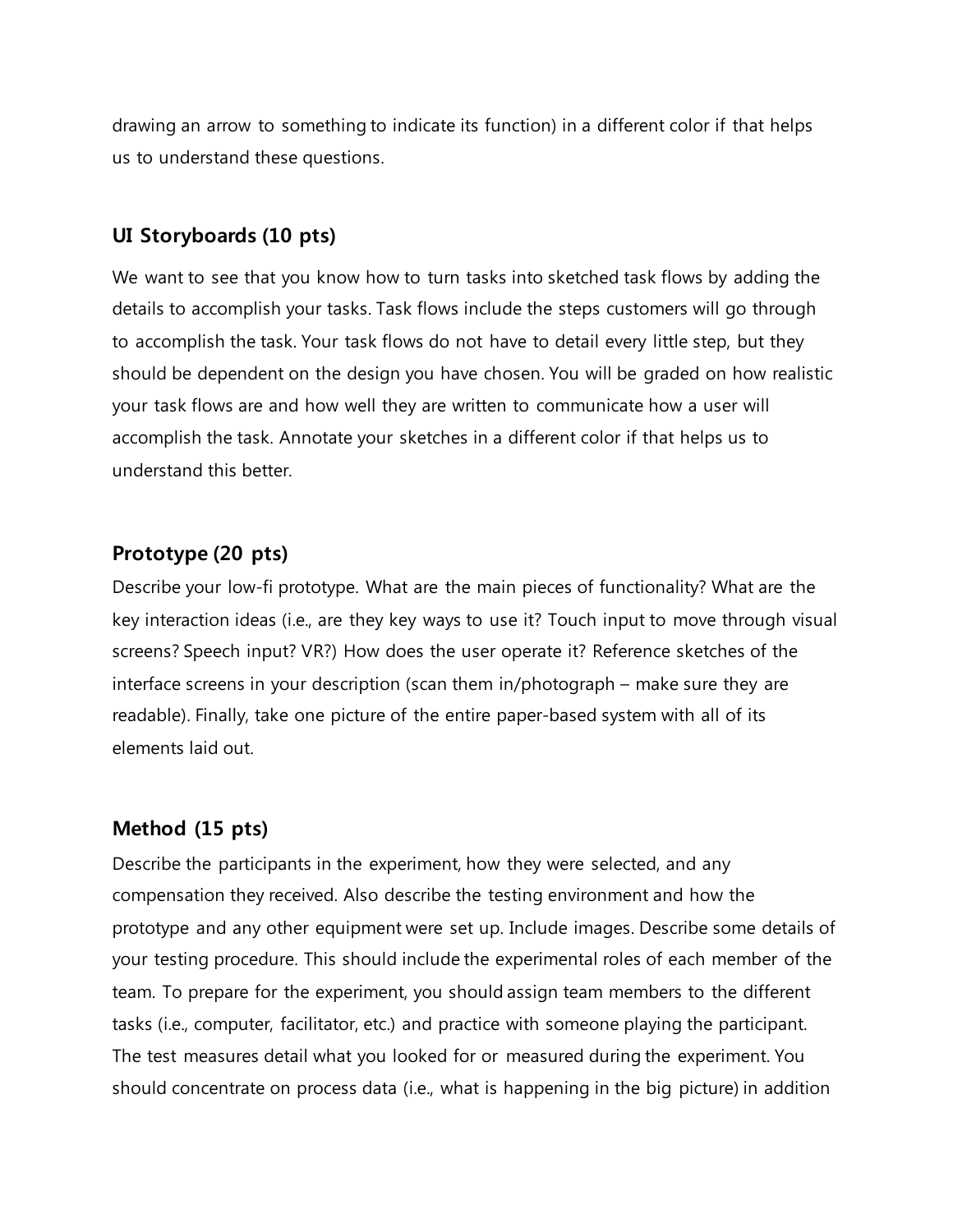to bottom-line data (i.e., time or # of errors).

# **Results and Discussion (15 pts)**

Summarize the results of the experiment from your process data and the discuss your the meaning of your results. What did you learn from the experiment? How will the results change the design of your interface? Was there anything that the experiment could not reveal?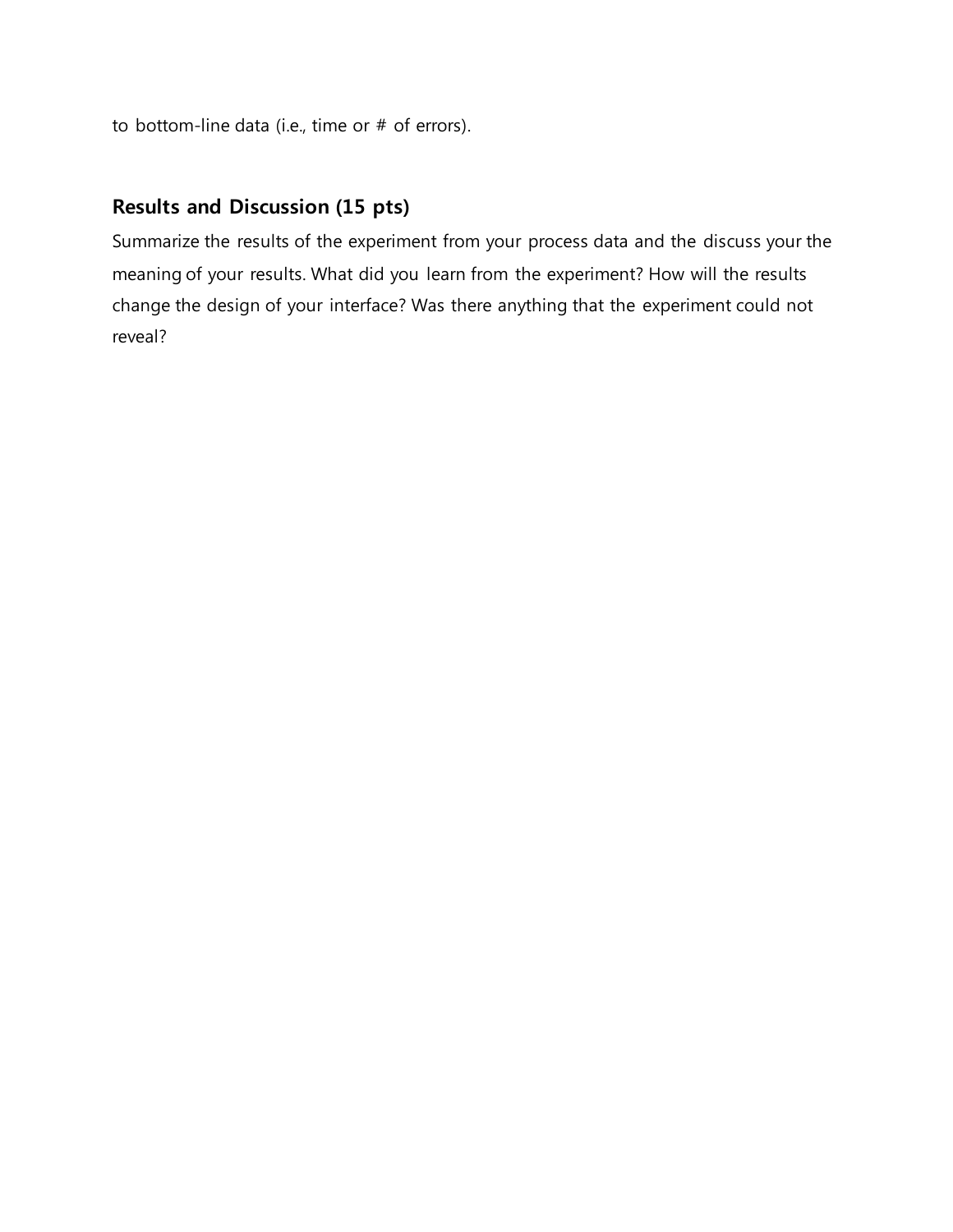# **Presentation Guidelines**

The presentation grading will be broken into two components: the individual grade of the presenter and a group grade for the presentation of the initial UI design ideas & the study results. Note that you should use images liberally and try to keep the text on the slides brief (and use large fonts – no less than 20 pt anywhere). One member of your team who has not yet presented will make a

**9- minute presentation** in studio (with 4 additional minutes for questions). The grades for each of these components are explained in more detail below.

# **Group grade**

**Selected interface design:** Why did you choose it? Any reasoning from data or constraints of the target platform? What can you do with it? (25 points)

**Representative tasks & task flows.** Did they provide coverage of the functionality in the application? Was it clear on how a user carried out the task? (25 points)

**Low-fi prototype:** Was the interface novel and creative? Was it appropriate for the supported tasks? Did it follow from sound reasoning? Were appropriate low-fi techniques/style used? (25 points)

**Experiment:** Was the experiment carried out in a sound manner (e.g., participants, location, method)? Were the results given in sufficient detail to understand what occurred? Were the suggested UI improvements sound & follow from the results? (25 points)

# **Presenter's grades Suggested**

### **Organization**

- $\bullet$  Overview of talk (1 slide) don't read this, tell it like a story
- Team mission statement/Value proposition (1 slide)
- Selected Interface & Rationale (1 slide)
- $\bullet$  Low-fi prototype structure (1 slide mainly images)
- 3 tasks & task flows shown carrying out each task w/ low-fi (1 slide + animation/task)
- Experimental method (1 slide)
- Experimental results (1-3 slide) (w/ images to describe)